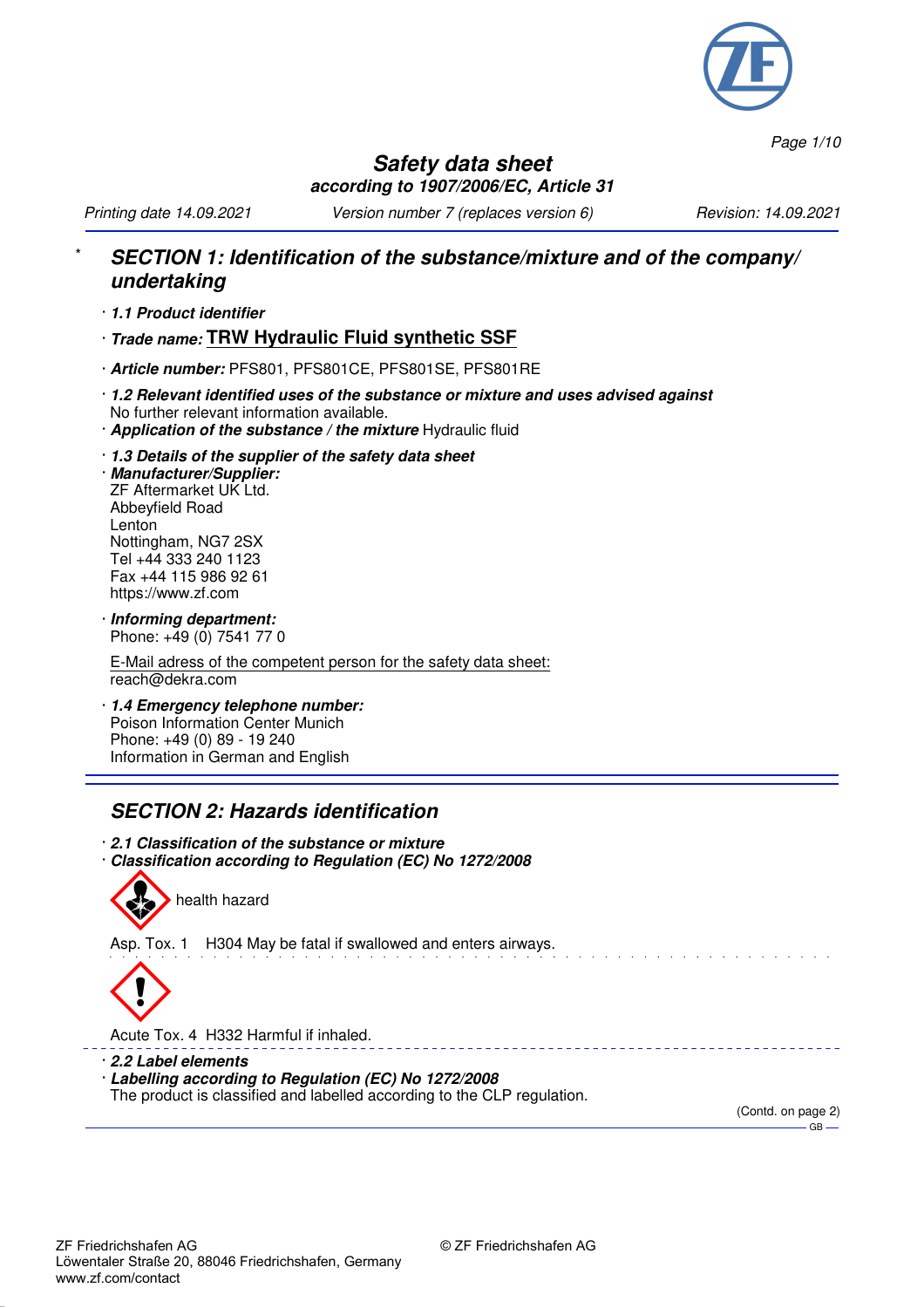

*Page 2/10*

#### **Safety data sheet according to 1907/2006/EC, Article 31**

*Printing date 14.09.2021 Version number 7 (replaces version 6) Revision: 14.09.2021*

## **Trade name: TRW Hydraulic Fluid synthetic SSF**

(Contd. from page 1)

· **Hazard pictograms**



· **Signal word** Danger

· **Hazard-determining components of labelling:** Dec-1-ene, dimers, hydrogenated Hydrocarbons, C13-C16, isoalkanes, cyclics, <2% aromatics Distillates (petroleum), hydtrotreated middle

#### · **Hazard statements**

H332 Harmful if inhaled. H304 May be fatal if swallowed and enters airways.

· **Precautionary statements**

P102 Keep out of reach of children.<br>P260 Do not breathe mist/vapours/s Do not breathe mist/vapours/spray.

- P301+P310 IF SWALLOWED: Immediately call a POISON CENTER/ doctor.
- P331 Do NOT induce vomiting.

P304+P340 IF INHALED: Remove person to fresh air and keep comfortable for breathing.

P501 Dispose of contents/container in accordance with local/regional/national/international regulations.

· **Additional information:**

Packaging of whatever capacity supplied to the general public shall be fitted with child-resistant fastenings. Packaging of whatever capacity that is delivered to the general public shall be fitted with a tactile warning of danger according to EN ISO 11683.

- · **2.3 Other hazards**
- · **Results of PBT and vPvB assessment**
- · **PBT:** Not applicable.
- · **vPvB:** Not applicable.

#### \* **SECTION 3: Composition/information on ingredients**

#### · **3.2 Mixtures**

· **Description:** Mixture of the substances listed below including additives not requiring identification.

| · Dangerous components:                                                                                                                                                                                                                                                                                                                                                                                                  |                                                                                                                                                                                           |                    |
|--------------------------------------------------------------------------------------------------------------------------------------------------------------------------------------------------------------------------------------------------------------------------------------------------------------------------------------------------------------------------------------------------------------------------|-------------------------------------------------------------------------------------------------------------------------------------------------------------------------------------------|--------------------|
| CAS: 68649-11-6<br>NLP: 500-228-5<br>Reg.nr.: 01-2119493069-28-X                                                                                                                                                                                                                                                                                                                                                         | Dec-1-ene, dimers, hydrogenated<br>$\leftrightarrow$ Asp. Tox. 1, H304; $\leftrightarrow$ Acute Tox. 4, H332                                                                              | $50 - 100\%$       |
| CAS: 1174522-45-2<br>EC number: 918-973-3<br>Reg.nr.: 01-2119458871-30-X <a> Seg.nr.: 01-2119458871-30-X <a> Seg.nr.: 01-2119458871-30-X <a> Seg.nr.: 01-2119458871-30-X <a> Seg.nr.: 01-2119458871-30-X <a> Seg.nr.: 01-2119458871-30-X <a> Seg.nr.: 01-2119458871-30-X <a< td=""><td>Hydrocarbons, C13-C16, isoalkanes, cyclics, &lt;2%<br/>aromatics</td><td><math>2.5 - 10%</math></td></a<></a></a></a></a></a></a> | Hydrocarbons, C13-C16, isoalkanes, cyclics, <2%<br>aromatics                                                                                                                              | $2.5 - 10%$        |
| CAS: 64742-46-7<br>EINECS: 265-148-2<br>Reg.nr.: 01-2119489867-12-X                                                                                                                                                                                                                                                                                                                                                      | Distillates (petroleum), hydtrotreated middle<br><b>Asp. Tox. 1, H304</b>                                                                                                                 | $2.5 - 10%$        |
| EC number: 947-129-7                                                                                                                                                                                                                                                                                                                                                                                                     | Amines, C16-18 and C18-unsatd. alkyl, O,O-di- Bu<br>phosphorothioates<br>$\Leftrightarrow$ Aquatic Acute 1, H400 (M=10); Aquatic Chronic 2,<br>H411; $\Leftrightarrow$ Eye Irrit. 2, H319 | $≥ 0.25 - ≤ 1%$    |
|                                                                                                                                                                                                                                                                                                                                                                                                                          |                                                                                                                                                                                           | (Contd. on page 3) |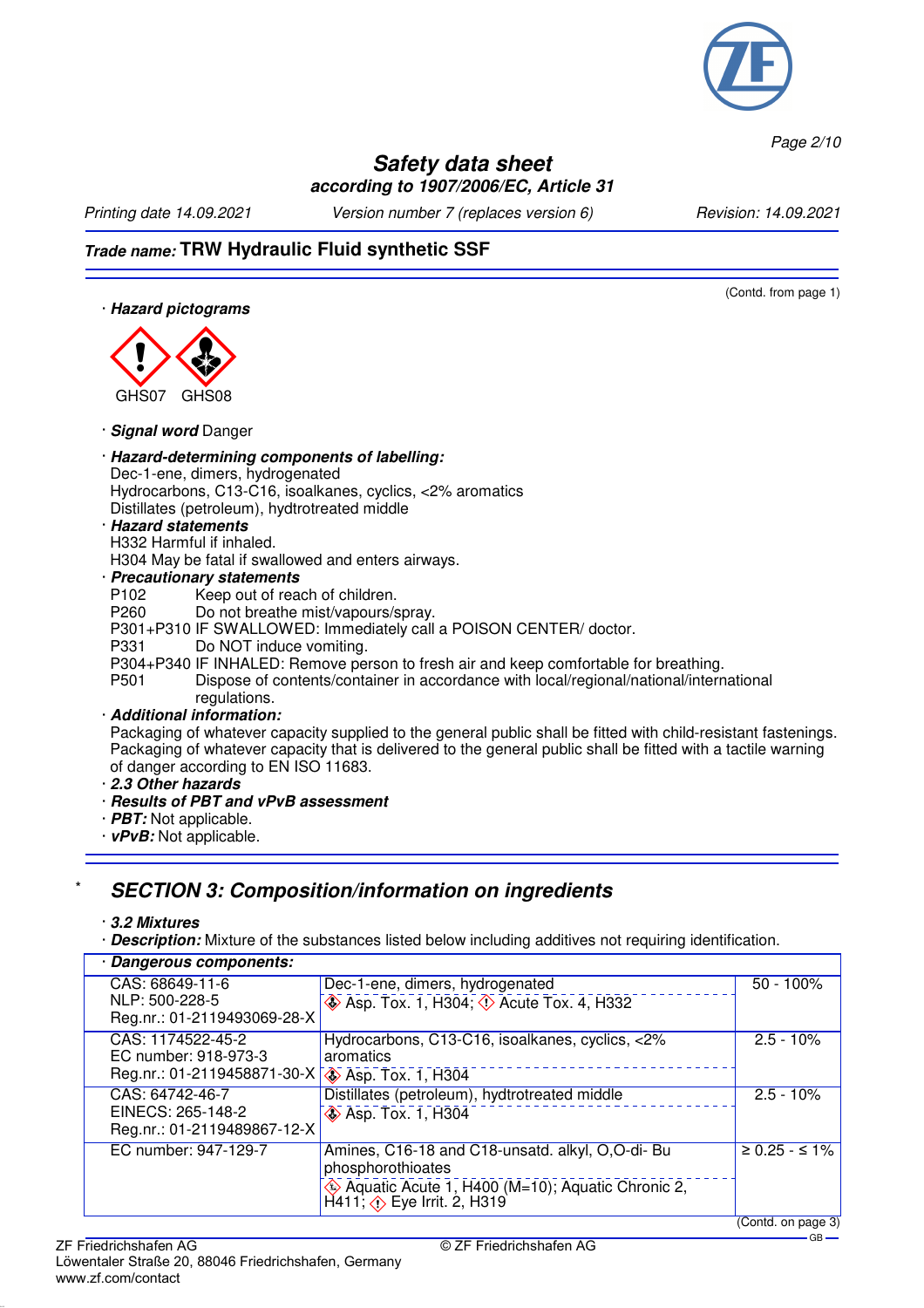

*Page 3/10*

#### **Safety data sheet according to 1907/2006/EC, Article 31**

*Printing date 14.09.2021 Version number 7 (replaces version 6) Revision: 14.09.2021*

(Contd. from page 2)

#### **Trade name: TRW Hydraulic Fluid synthetic SSF**

· **Additional information** For the wording of the listed hazard phrases refer to section 16.

# **SECTION 4: First aid measures**

- · **4.1 Description of first aid measures**
- · **General information** Instantly remove any clothing contaminated by the product.
- · **After inhalation**
- Supply fresh air.
- In case of persistent symptoms consult doctor.
- · **After skin contact**
- Wash intensively with water and soap. Use protective skin ointment.
- If skin irritation continues, consult a doctor.
- · **After eye contact**
- Rinse opened eye for several minutes under running water. If symptoms persist, consult doctor.
- · **After swallowing** Do not induce vomitting. Rinse out mouth. Instantly call for doctor.
- · **4.2 Most important symptoms and effects, both acute and delayed**
- No further relevant information available.
- · **Danger**

In case of ingestion or vomiting product may enter the lung. Aspiration may cause pulmonary oedema and pneumonitis.

· **4.3 Indication of any immediate medical attention and special treatment needed**

## No further relevant information available.

## **SECTION 5: Firefighting measures**

- · **5.1 Extinguishing media**
- · **Suitable extinguishing agents**
- Extinguishing powder, foam or water jet. Fight larger fires with water jet or alcohol-resistant foam.
- · **For safety reasons unsuitable extinguishing agents** Water with a full water jet.
- · **5.2 Special hazards arising from the substance or mixture** Inhalation of combustion gases may cause serious health hazards. During incomplete combustion carbon monoxide can be formed.
- · **5.3 Advice for firefighters**
- · **Protective equipment:** Wear self-contained breathing apparatus.
- · **Additional information**
- Remove goods in stock from incendiary zone, if possible. Use water to keep fire exposed containers cool.

Dispose of fire debris and contaminated fire fighting water in accordance with official regulations.

## **SECTION 6: Accidental release measures**

· **6.1 Personal precautions, protective equipment and emergency procedures**

Do not inhale vapours. Ensure adequate ventilation

Particular danger of slipping on leaked/spilled product.

(Contd. on page 4) GB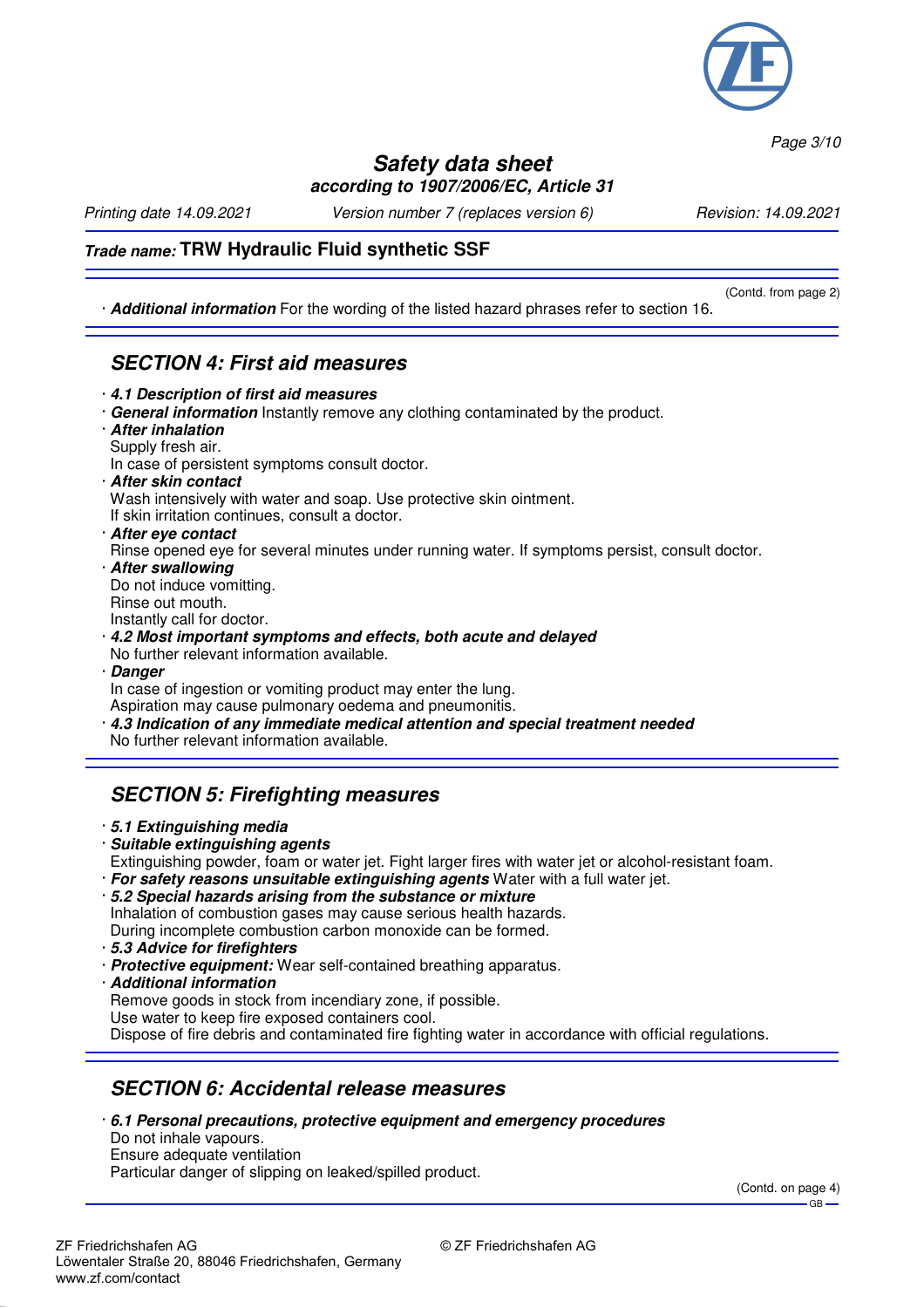

*Page 4/10*

#### **Safety data sheet according to 1907/2006/EC, Article 31**

(Contd. from page 3)

*Printing date 14.09.2021 Version number 7 (replaces version 6) Revision: 14.09.2021*

## **Trade name: TRW Hydraulic Fluid synthetic SSF**

#### · **6.2 Environmental precautions:**

Prevent from spreading (e.g. by damming-in or oil barriers). Do not allow to enter drainage system, surface or ground water.

- · **6.3 Methods and material for containment and cleaning up:** Absorb with liquid-binding material (sand, diatomite, acid binders, universal binders).
- Dispose of the material collected according to regulations.
- · **6.4 Reference to other sections** See Section 7 for information on safe handling See Section 8 for information on personal protection equipment. See Section 13 for information on disposal.

## **SECTION 7: Handling and storage**

- · **7.1 Precautions for safe handling** Prevent formation of aerosols. Use only in well ventilated areas. Do not inhale gases/vapours/aerosols.
- · **Information about protection against explosions and fires:** Do not heat close to flash point.

#### · **7.2 Conditions for safe storage, including any incompatibilities**

- · **Storage**
- · **Requirements to be met by storerooms and containers:** Store only in the original container. Prevent any penetration into the ground.
- · **Information about storage in one common storage facility:** Store away from oxidising agents.
- · **Further information about storage conditions:**
- Keep container tightly sealed.
- Store container in a well ventilated position.
- Store under dry conditions.
- · **7.3 Specific end use(s)** No further relevant information available.

#### \* **SECTION 8: Exposure controls/personal protection**

#### · **8.1 Control parameters**

· **Components with limit values that require monitoring at the workplace:** The product does not contain any relevant quantities of materials with critical values that have to be monitored at the workplace.

| <b>DNELs</b>                                             |                                                                    |                                 |
|----------------------------------------------------------|--------------------------------------------------------------------|---------------------------------|
| 68649-11-6 Dec-1-ene, dimers, hydrogenated               |                                                                    |                                 |
|                                                          | Inhalative DNEL (worker, short-term, systemic)                     | $60 \text{ mg/m}^3$ (human)     |
|                                                          | DNEL (consumer, short-term, systemic) 50 mg/m <sup>3</sup> (human) |                                 |
| 64742-46-7 Distillates (petroleum), hydtrotreated middle |                                                                    |                                 |
| Oral                                                     | DNEL (consumer, long-term, systemic)                               | 1.3 mg/kg bw/day (human)        |
| Dermal                                                   | DNEL (worker, long-term, systemic)                                 | 2.9 mg/kg bw/day (human)        |
|                                                          | Inhalative DNEL (worker, short-term, systemic)                     | 5,003 mg/m <sup>3</sup> (human) |
|                                                          | DNEL (worker, long-term, systemic)                                 | 16.4 mg/m <sup>3</sup> (human)  |
|                                                          |                                                                    | $(Contd)$ on page 5)            |

paye  $-$ GB $-$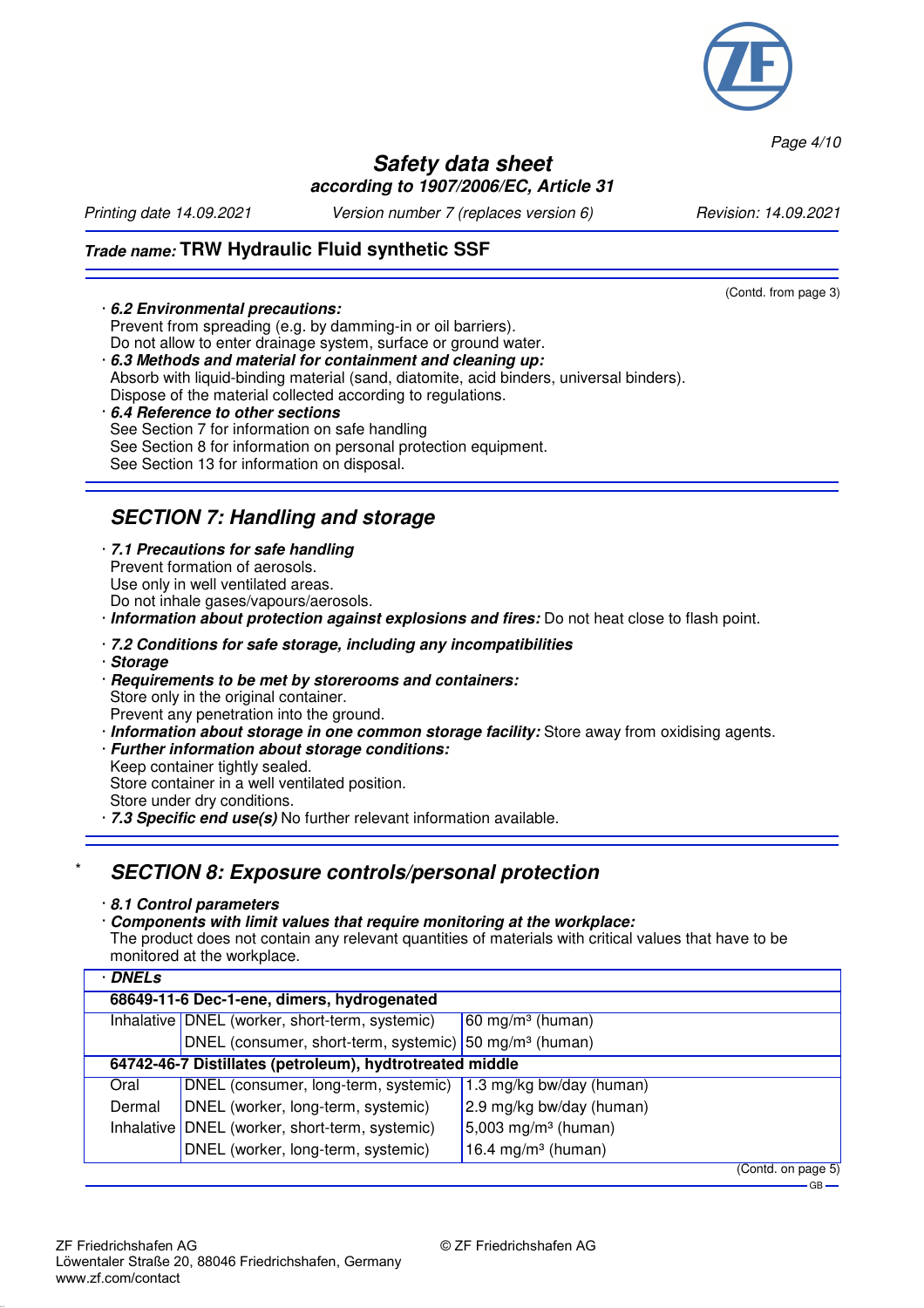

*Page 5/10*

#### **Safety data sheet according to 1907/2006/EC, Article 31**

*Printing date 14.09.2021 Version number 7 (replaces version 6) Revision: 14.09.2021*

(Contd. from page 4)

## **Trade name: TRW Hydraulic Fluid synthetic SSF**

| · PNECs                                                                       |                                                                                                           |  |  |
|-------------------------------------------------------------------------------|-----------------------------------------------------------------------------------------------------------|--|--|
| 64742-46-7 Distillates (petroleum), hydtrotreated middle                      |                                                                                                           |  |  |
| PNEC oral 17,000 mg/kg food (.)                                               |                                                                                                           |  |  |
|                                                                               | · <b>Additional information:</b> The lists that were valid during the compilation were used as basis.     |  |  |
| 8.2 Exposure controls                                                         |                                                                                                           |  |  |
| · Individual protection measures, such as personal protective equipment       |                                                                                                           |  |  |
| · General protective and hygienic measures                                    |                                                                                                           |  |  |
| Avoid close or long term contact with the skin.                               |                                                                                                           |  |  |
| Do not carry cleaning cloths impregnated with the product in trouser pockets. |                                                                                                           |  |  |
| Wash hands during breaks and at the end of the work.                          |                                                                                                           |  |  |
| Avoid contact with the eyes and skin.                                         |                                                                                                           |  |  |
| Do not inhale gases / fumes / aerosols.                                       |                                                                                                           |  |  |
| · Breathing equipment:                                                        |                                                                                                           |  |  |
| Not necessary if room is well-ventilated.                                     |                                                                                                           |  |  |
| Use a breathing protection if high concentrations are present.                |                                                                                                           |  |  |
| Filter A/P2.                                                                  |                                                                                                           |  |  |
| Hand protection Use gloves of stable material (i.e. nitril rubber).           |                                                                                                           |  |  |
| <b>Material of gloves</b>                                                     |                                                                                                           |  |  |
| Chloroprene rubber, CR                                                        |                                                                                                           |  |  |
| Nitrile rubber, NBR                                                           |                                                                                                           |  |  |
| Recommended thickness of the material: $\geq 0.2$ mm                          |                                                                                                           |  |  |
|                                                                               | The selection of the suitable gloves does not only depend on the material, but also on further marks of   |  |  |
|                                                                               | quality and varies from manufacturer to manufacturer. As the product is a preparation of several          |  |  |
|                                                                               | substances, the resistance of the glove material can not be calculated in advance and has therefore to be |  |  |
| checked prior to the application.                                             |                                                                                                           |  |  |
| · Penetration time of glove material                                          |                                                                                                           |  |  |
|                                                                               | The exact break through time has to be found out by the manufacturer of the protective gloves and has to  |  |  |
| be observed.                                                                  |                                                                                                           |  |  |
| · <b>Eye/face protection</b> Safety glasses recommended during refilling.     |                                                                                                           |  |  |
|                                                                               |                                                                                                           |  |  |
|                                                                               |                                                                                                           |  |  |
| <b>SECTION 9: Physical and chemical properties</b>                            |                                                                                                           |  |  |
| 9.1 Information on basic physical and chemical properties                     |                                                                                                           |  |  |
| · General Information                                                         |                                                                                                           |  |  |
| · Colour:                                                                     | Not determined.                                                                                           |  |  |
| · Odour:                                                                      | Mineral-oil-like                                                                                          |  |  |
| · Odour threshold:                                                            | Not determined.                                                                                           |  |  |
| · Meltina point/freezina point:                                               | $-55 °C$                                                                                                  |  |  |

- · **Melting point/freezing point:** 55 °C · **Boiling point or initial boiling point and boiling**
- · Flammability · **Lower and upper explosion limit**
- 
- **Lower:** The Community of the Community of Not determined.<br>• **Upper:** Not determined.
- 
- · Flash point:<br>· Self-inflammability:
- · Decomposition temperature:

(Contd. on page 6)  $-$  GB  $-$ 

250 - 380 °C<br>Not applicable.

Not determined.<br>> 150 °C

Product is not selfigniting.<br>Thermally in general stable.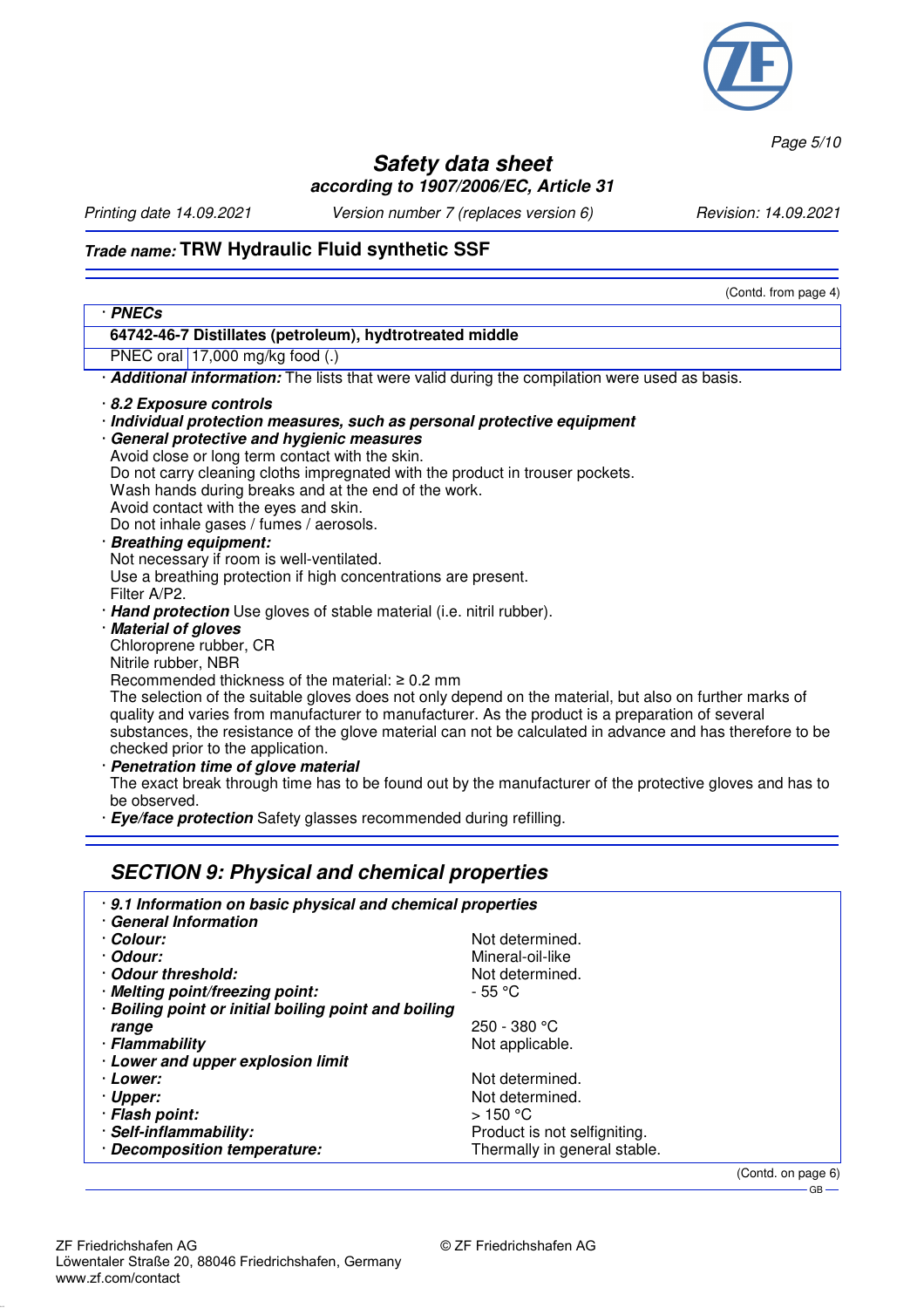

*Page 6/10*

#### **Safety data sheet according to 1907/2006/EC, Article 31**

*Printing date 14.09.2021 Version number 7 (replaces version 6) Revision: 14.09.2021*

#### **Trade name: TRW Hydraulic Fluid synthetic SSF**

|                                                     | (Contd. from page 5)            |
|-----------------------------------------------------|---------------------------------|
| · SADT                                              |                                 |
| · pH                                                | Not determined.                 |
| · Viscosity:                                        |                                 |
| $\cdot$ Kinematic viscosity at 40 $\degree$ C       | 16 - 20 $mm^2/s$                |
| · dynamic:                                          | Not determined.                 |
| · Solubility                                        |                                 |
| · Water:                                            | Insoluble                       |
| · Partition coefficient n-octanol/water (log value) | Not determined.                 |
| · Vapour pressure:                                  | Not determined.                 |
| · Density and/or relative density                   |                                 |
| ∙ Density at 20 °C                                  | $0.84 - 0.89$ g/cm <sup>3</sup> |
|                                                     |                                 |
| · 9.2 Other information                             |                                 |
| · Appearance:                                       |                                 |
| · Form:                                             | Fluid                           |
| · Important information on protection of health     |                                 |
| and environment, and on safety.                     |                                 |
| · Ignition temperature:                             | $>$ 350 °C                      |
| · Explosive properties:                             | Product is not explosive.       |
| Change in condition                                 |                                 |
| · Evaporation rate                                  | Not determined.                 |
| · Information with regard to physical hazard        |                                 |
| classes                                             |                                 |
| · Explosives                                        | Void                            |
| · Flammable gases                                   | Void                            |
| · Aerosols                                          | Void                            |
| · Oxidising gases                                   | Void                            |
| · Gases under pressure                              | Void                            |
| · Flammable liquids                                 | Void                            |
| · Flammable solids                                  | Void                            |
| · Self-reactive substances and mixtures             | Void                            |
| · Pyrophoric liquids                                | Void                            |
| · Pyrophoric solids                                 | Void                            |
| · Self-heating substances and mixtures              | Void                            |
| · Substances and mixtures, which emit flammable     |                                 |
| gases in contact with water                         | Void                            |
| · Oxidising liquids                                 | Void                            |
| · Oxidising solids                                  | Void                            |
| · Organic peroxides                                 | Void                            |
| Corrosive to metals                                 | Void                            |
| · Desensitised explosives                           | Void                            |
|                                                     |                                 |

#### **SECTION 10: Stability and reactivity**

- · **10.1 Reactivity** No further relevant information available.
- · **10.2 Chemical stability**
- · **Thermal decomposition / conditions to be avoided:**
- No decomposition if used according to specifications.
- · **10.3 Possibility of hazardous reactions** No dangerous reactions known

(Contd. on page 7)  $-$  GB  $-$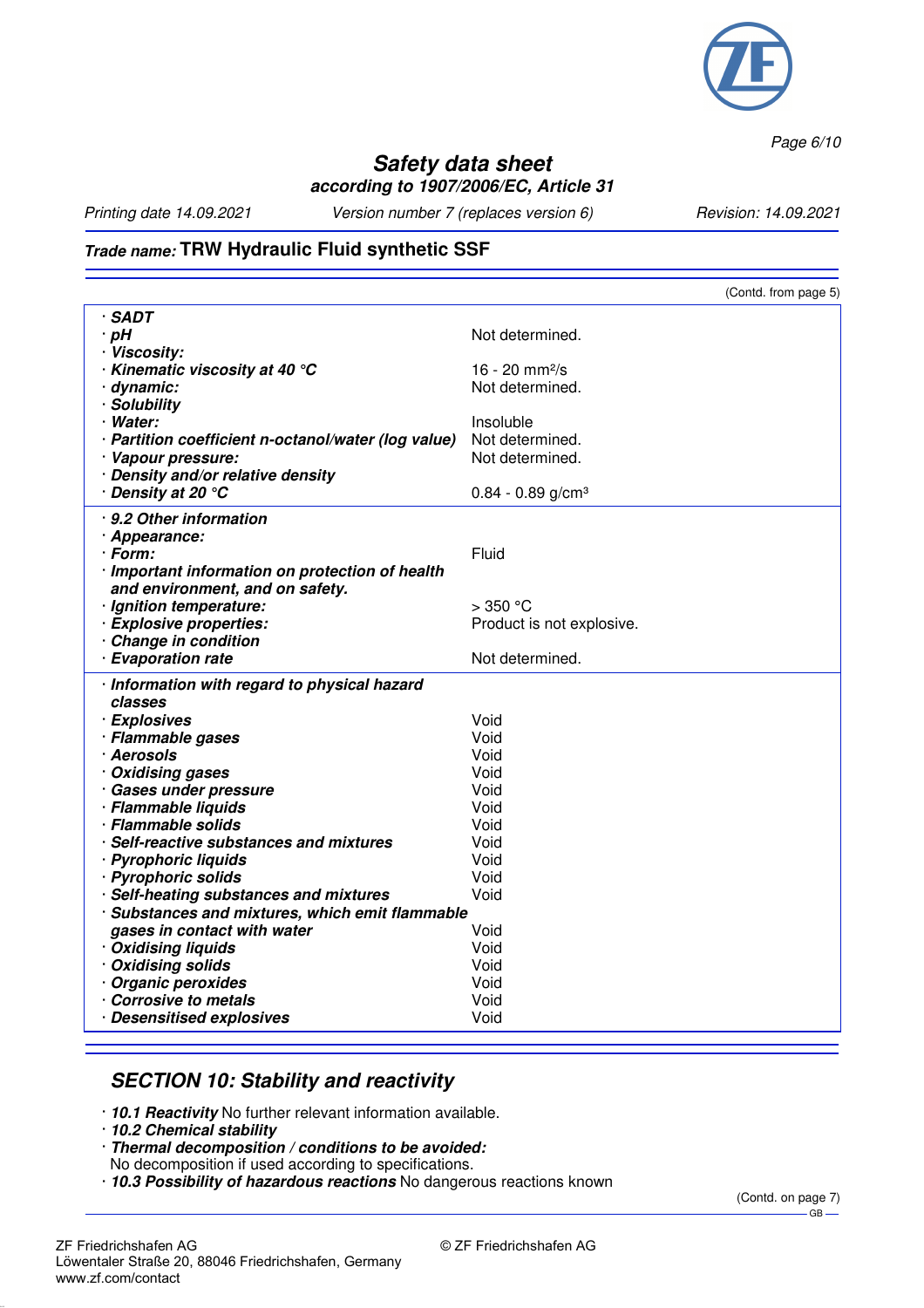(Contd. from page 6)

*Page 7/10*

## **Safety data sheet according to 1907/2006/EC, Article 31**

*Printing date 14.09.2021 Version number 7 (replaces version 6) Revision: 14.09.2021*

## **Trade name: TRW Hydraulic Fluid synthetic SSF**

- · **10.4 Conditions to avoid** No further relevant information available.
- · **10.5 Incompatible materials:** Avoid contact with strong oxidizing agents.
- acid · **10.6 Hazardous decomposition products:**

None in case of intended use and storage in compliance with instructions.

## **SECTION 11: Toxicological information**

- · **11.1 Information on hazard classes as defined in Regulation (EC) No 1272/2008**
- · **Acute toxicity** Harmful if inhaled.

| Harmul II innaled.                                                                            |  |  |
|-----------------------------------------------------------------------------------------------|--|--|
| · LD/LC50 values that are relevant for classification:                                        |  |  |
| 68649-11-6 Dec-1-ene, dimers, hydrogenated                                                    |  |  |
| LD50 $\vert$ > 5,000 mg/kg (rat) (16 CFR 1500)<br>Oral                                        |  |  |
| $ LD50  > 3,000$ mg/kg (rabbit) (OECD 402)<br>Dermal                                          |  |  |
| Inhalative $ LC50  > 1.81$ mg/l/4h (rat) (OECD 403)                                           |  |  |
| 1174522-45-2 Hydrocarbons, C13-C16, isoalkanes, cyclics, <2% aromatics                        |  |  |
| LD50 $\vert$ > 5,000 mg/kg (rat) (OECD 401)<br>Oral                                           |  |  |
| $ LD50 $ > 3,160 mg/kg (rabbit) (OECD 402)<br>Dermal                                          |  |  |
| Inhalative $ LG50 $ > 5.266 mg/l/4h (rat) (OECD 403)                                          |  |  |
| 64742-46-7 Distillates (petroleum), hydtrotreated middle                                      |  |  |
| LD50 $\vert$ > 5,000 mg/kg (rat) (OECD 401)<br>Oral                                           |  |  |
| $ LD50 $ > 2,000 mg/kg (rabbit) (OECD 402)<br>Dermal                                          |  |  |
| Inhalative $ L C50 $ 4.6 mg/l/4h (rat) (OECD 403)                                             |  |  |
| · Skin corrosion/irritation Based on available data, the classification criteria are not met. |  |  |

· **Serious eye damage/irritation** Based on available data, the classification criteria are not met.

- · **Respiratory or skin sensitisation** Based on available data, the classification criteria are not met.
- · **Germ cell mutagenicity** Based on available data, the classification criteria are not met.
- · **Carcinogenicity** Based on available data, the classification criteria are not met.
- · **Reproductive toxicity** Based on available data, the classification criteria are not met.
- · **STOT-single exposure** Based on available data, the classification criteria are not met.
- · **STOT-repeated exposure** Based on available data, the classification criteria are not met.
- · **Aspiration hazard**
- May be fatal if swallowed and enters airways.
- · **Additional toxicological information:**
- Smallest amounts which can get into the lungs by means of swallowing or subsequent vomiting can cause a pulmonary oedema or pneumonia.

| · Repeated dose toxicity                                               |  |                                                             |                |
|------------------------------------------------------------------------|--|-------------------------------------------------------------|----------------|
|                                                                        |  | 68649-11-6 Dec-1-ene, dimers, hydrogenated                  |                |
| Oral                                                                   |  | $NOAEL (90d)$ 4,159 mg/kg bw/day (rat) (OECD 408)           |                |
| 1174522-45-2 Hydrocarbons, C13-C16, isoalkanes, cyclics, <2% aromatics |  |                                                             |                |
| Oral                                                                   |  | NOAEL (90d) $\geq 5,000$ mg/kg bw/day (rat) (OECD 408)      |                |
|                                                                        |  | Dermal NOAEL (90d) $\geq$ 495 mg/kg bw/day (rat) (OECD 410) |                |
|                                                                        |  |                                                             | (Contdonnone0) |

(Contd. on page 8)  $-GB -$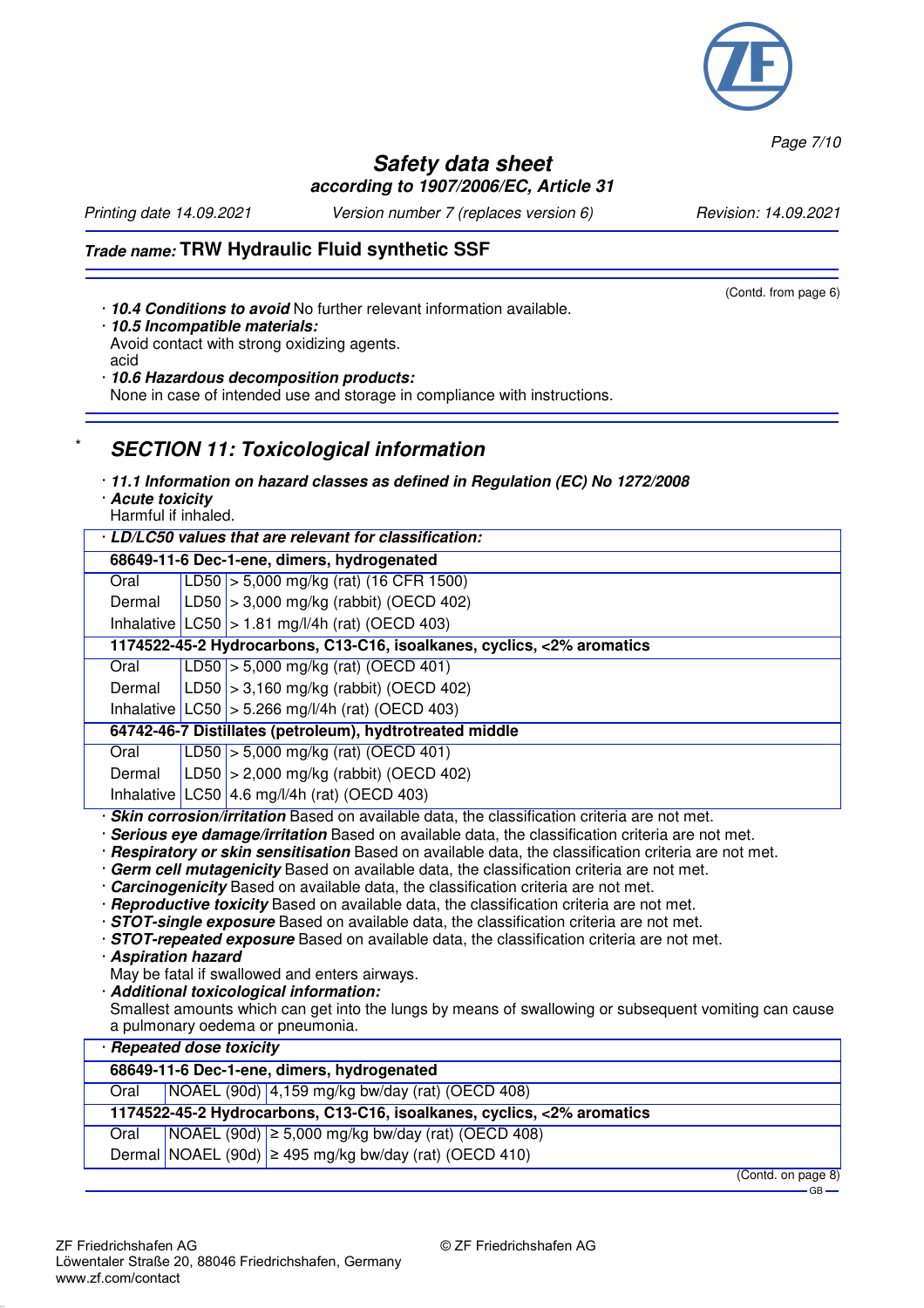

*Page 8/10*

#### **Safety data sheet according to 1907/2006/EC, Article 31**

*Printing date 14.09.2021 Version number 7 (replaces version 6) Revision: 14.09.2021*

(Contd. from page 7)

## **Trade name: TRW Hydraulic Fluid synthetic SSF**

#### · **11.2 Information on other hazards**

#### · **Endocrine disrupting properties**

None of the ingredients is listed.

#### **SECTION 12: Ecological information**

#### · **12.1 Toxicity**

| · Aquatic toxicity:                                                  |                                                             |  |
|----------------------------------------------------------------------|-------------------------------------------------------------|--|
| 68649-11-6 Dec-1-ene, dimers, hydrogenated                           |                                                             |  |
|                                                                      | EC50 (static) $> 1,000$ mg/l/48h (Daphnia magna) (OECD 202) |  |
| LC50                                                                 | > 1,000 mg/l/96h (Oncorhynchus mykiss) (OECD 203)           |  |
| EC50 (static) $ >1,000 \text{ mg}/1/72h$ (Selenastrum capricornutum) |                                                             |  |
| 64742-46-7 Distillates (petroleum), hydtrotreated middle             |                                                             |  |
| EC50                                                                 | 7.38 mg/l/48h (Daphnia magna) (QSAR)                        |  |
| LC50                                                                 | 65 mg/l/96h (Oncorhynchus mykiss) (OECD 203)                |  |
| · 12.2 Persistence and degradability Heavily biodegradable           |                                                             |  |

· **Other information:** There are no data available about the preparation.

· **Behaviour in environmental systems:**

#### · **Components:**

A product that has flown out can lead to the formation of a film on the water surface which reduces the oxygen exchange and results in the organisms dying-off.

- · **12.3 Bioaccumulative potential** No further relevant information available.
- · **12.4 Mobility in soil** No further relevant information available.
- · **12.5 Results of PBT and vPvB assessment**
- · **PBT:** Not applicable.
- · **vPvB:** Not applicable.
- · **12.6 Endocrine disrupting properties**

The product does not contain substances with endocrine disrupting properties.

- · **12.7 Other adverse effects**
- · **Additional ecological information:**
- · **General notes:**

Water hazard class 1 (German Regulation) (Self-assessment): slightly hazardous for water. Do not allow undiluted product or large quantities of it to reach ground water, water bodies or sewage system.

#### \* **SECTION 13: Disposal considerations**

- · **13.1 Waste treatment methods**
- · **Recommendation** Must be specially treated under adherence to official regulations.
- · **Uncleaned packagings:**
- · **Recommendation:** Dispose of packaging according to regulations on the disposal of packagings.

(Contd. on page 9)

GB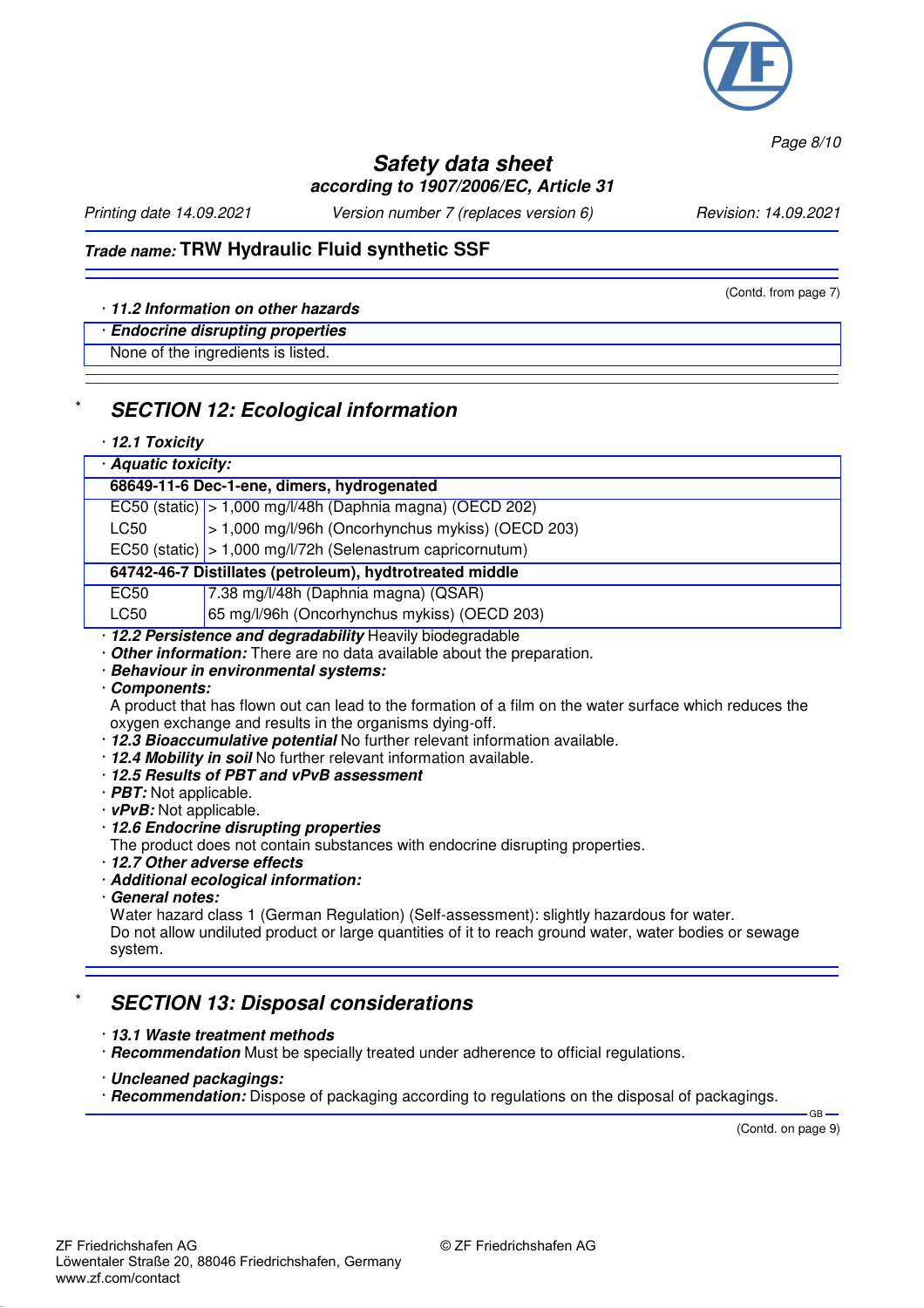

*Page 9/10*

#### **Safety data sheet according to 1907/2006/EC, Article 31**

*Printing date 14.09.2021 Version number 7 (replaces version 6) Revision: 14.09.2021*

#### **Trade name: TRW Hydraulic Fluid synthetic SSF**

(Contd. from page 8)

#### **SECTION 14: Transport information**

| 14.1 UN number or ID number<br>· ADR/ADN, ADN, IMDG, IATA                | Void                                                 |
|--------------------------------------------------------------------------|------------------------------------------------------|
| 14.2 UN proper shipping name<br>· ADR/ADN, ADN, IMDG, IATA               | Void                                                 |
| · 14.3 Transport hazard class(es)                                        |                                                      |
| · ADR/ADN, ADN, IMDG, IATA<br>· Class                                    | Void                                                 |
| 14.4 Packing group<br>· ADR/ADN, IMDG, IATA                              | Void                                                 |
| 14.5 Environmental hazards:<br>· Marine pollutant:                       | No.                                                  |
| 14.6 Special precautions for user                                        | Not applicable.                                      |
| · 14.7 Maritime transport in bulk according to IMO<br><i>instruments</i> | Not applicable.                                      |
| · Transport/Additional information:                                      | Not dangerous according to the above specifications. |
| · UN "Model Regulation":                                                 | Void                                                 |
|                                                                          |                                                      |

## **SECTION 15: Regulatory information**

#### · **15.1 Safety, health and environmental regulations/legislation specific for the substance or mixture**

- · **National regulations**
- · **Water hazard class:** Water hazard class 1 (Self-assessment): slightly hazardous for water.
- · **Substances of very high concern (SVHC) according to REACH, Article 57**

None of the ingredients is contained.

· **15.2 Chemical safety assessment:** A Chemical Safety Assessment has not been carried out.

#### **SECTION 16: Other information**

These data are based on our present knowledge. However, they shall not constitute a guarantee for any specific product features and shall not establish a legally valid contractual relationship.

· **Relevant phrases** H304 May be fatal if swallowed and enters airways. H319 Causes serious eye irritation. H332 Harmful if inhaled.

H400 Very toxic to aquatic life.

H411 Toxic to aquatic life with long lasting effects.

#### · **Department issuing data specification sheet:**

DEKRA This Safety Data Sheet has been drawn up in cooperation with: DEKRA Assurance Services GmbH, Hanomagstr. 12, D-30449 Hanover, Germany, phone: (+49) 511 42079 - 0, reach@dekra.com.